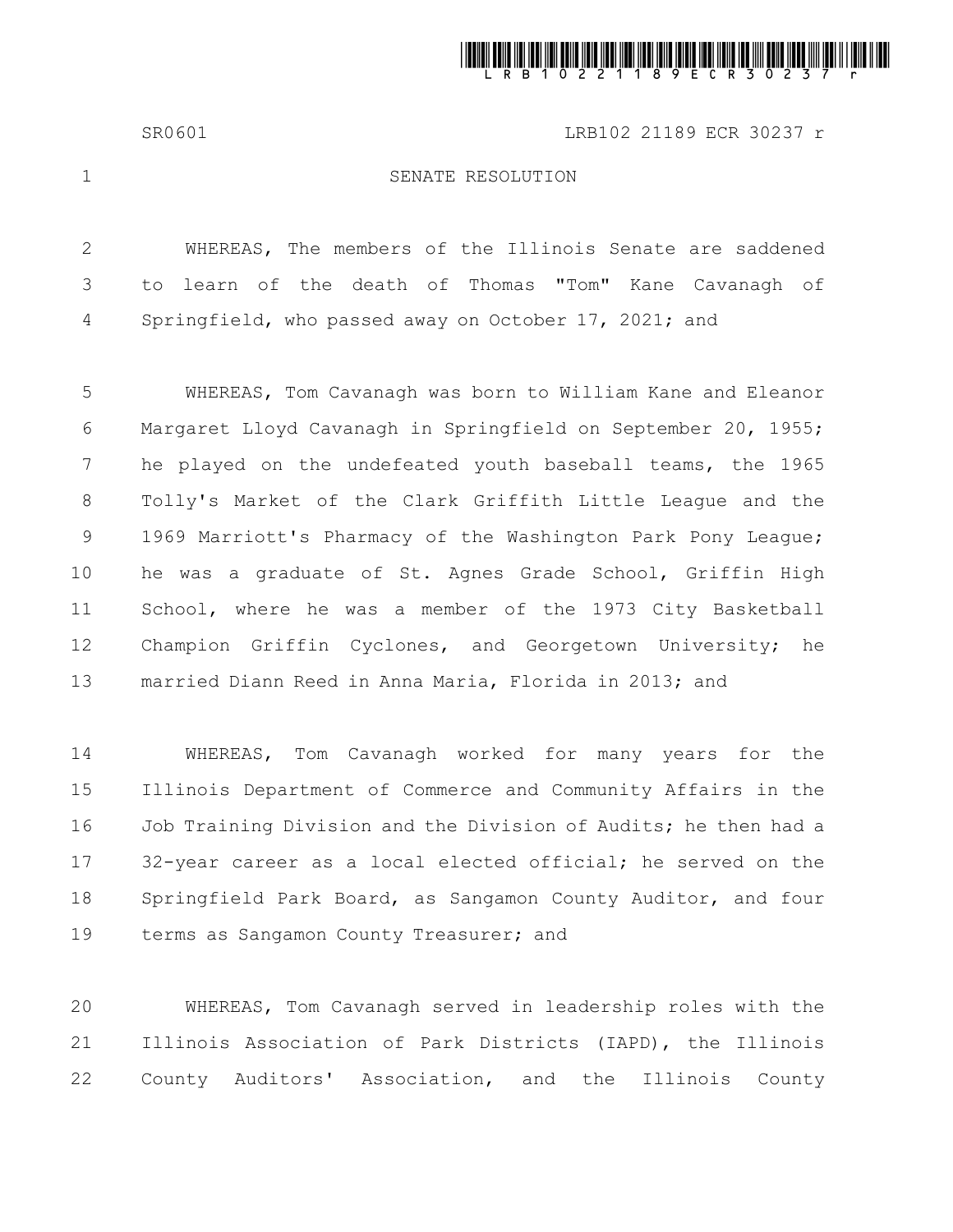Treasurers' Association; he was appointed by Governor Ryan to the Illinois Local Records Commission; and 1 2 SR0601 -2- LRB102 21189 ECR 30237 r

WHEREAS, Tom Cavanagh was awarded the IAPD's Presidential Award for his service as association treasurer in 1996; he was a two-time Illinois County Treasurer of the Year and the 2018 Illinois County Official of the Year; and 3 4 5 6

WHEREAS, Tom Cavanagh was a member of the Sangamo Club, the American Business Club, Knights of Columbus Council 364, Elks Lodge #158, the Tara Hills Homeowners' Association, and the Georgetown University Alumni Admissions Program; he was active in the St. John's Breadline ministry through St. Agnes Church; and 7 8 9 10 11 12

WHEREAS, Tom Cavanagh enjoyed sports and rooted for the St. Louis Cardinals, the Chicago Bears, and the Fighting Illini; he had a fondness for travel of any kind and was able to enjoy many fun adventures with his wife in his later years; he was very interested in geography with waterfalls being a personal favorite; he had a lifelong interest in American history and recorded hundreds of C-SPAN lectures, which he enjoyed viewing in his spare time; he had a fondness for French baguettes, Belgian beer, Irish sweaters, Italian cuisine, British TV mysteries, Australian licorice, Canadian whiskey, and an all too rare Cuban cigar; and 13 14 15 16 17 18 19 20 21 22 23